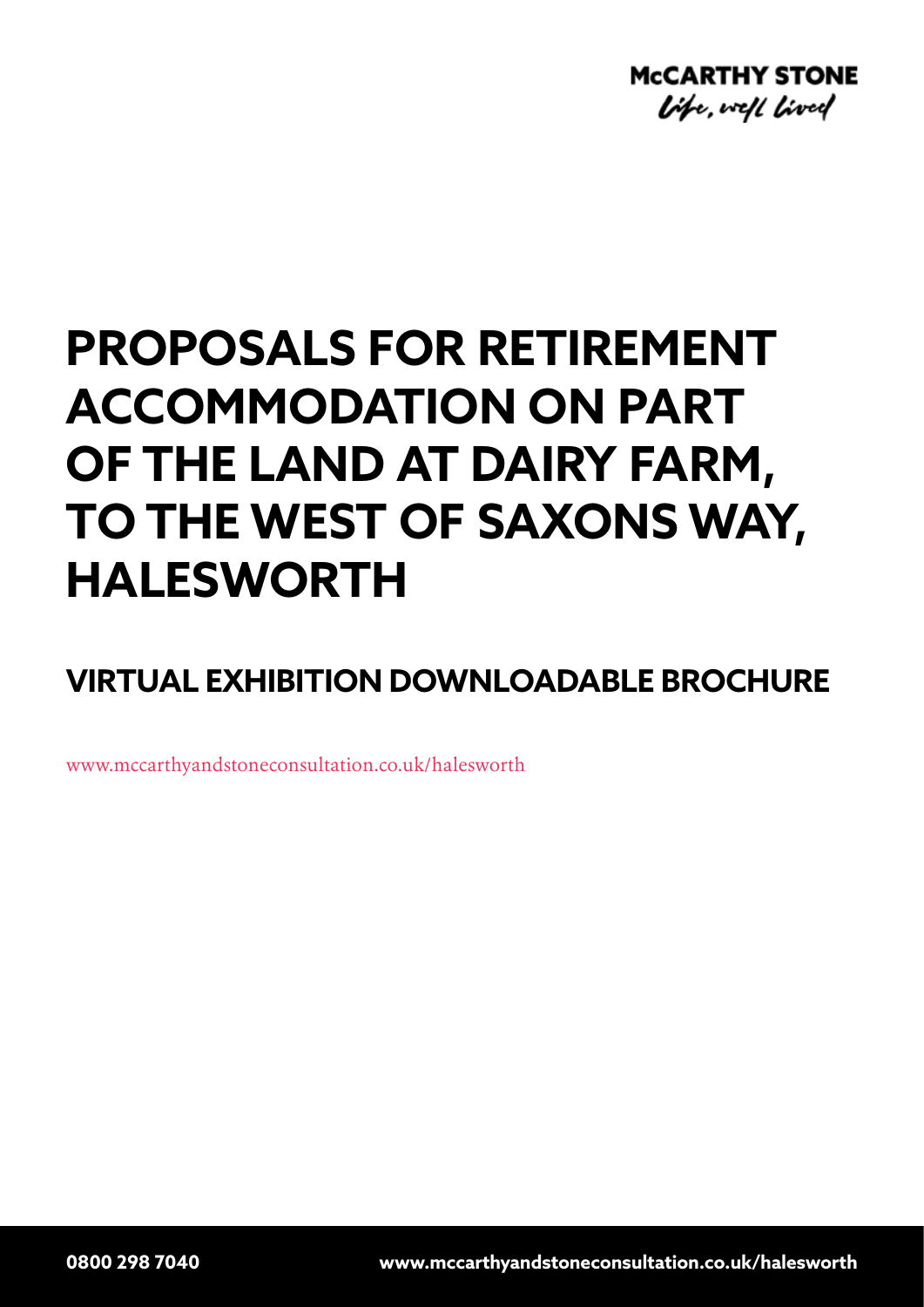### **WELCOME TO MCCARTHY STONE'S PROPOSALS FOR HALESWORTH**

### **EXCITING NEW PROPOSAL**

Thank you for taking the time to visit our consultation website. We are currently exploring an option to develop part of the land at Dairy Farm, to the west of Saxons Way, Halesworth and are bringing forward an exciting proposal for a new Retirement Living development.

Our vision involves redeveloping the site to provide new, specialist retirement accommodation, together with indoor communal facilities, high quality landscaped gardens and on-site car parking.

You can learn about our proposals by visiting the Virtual Consultation.

### **PROJECT STATUS**

As part of our commitment to community engagement, we are currently consulting the local community and elected representatives on our proposals ahead of finalising our planning application.

We want to know what you think about our plans. We encourage you to complete an online feedback form on the website, so we can understand your thoughts and suggestions ahead of submitting a planning application to East Suffolk District Council.



Artist's impression of McCarthy Stone's proposals for land off Saxons Way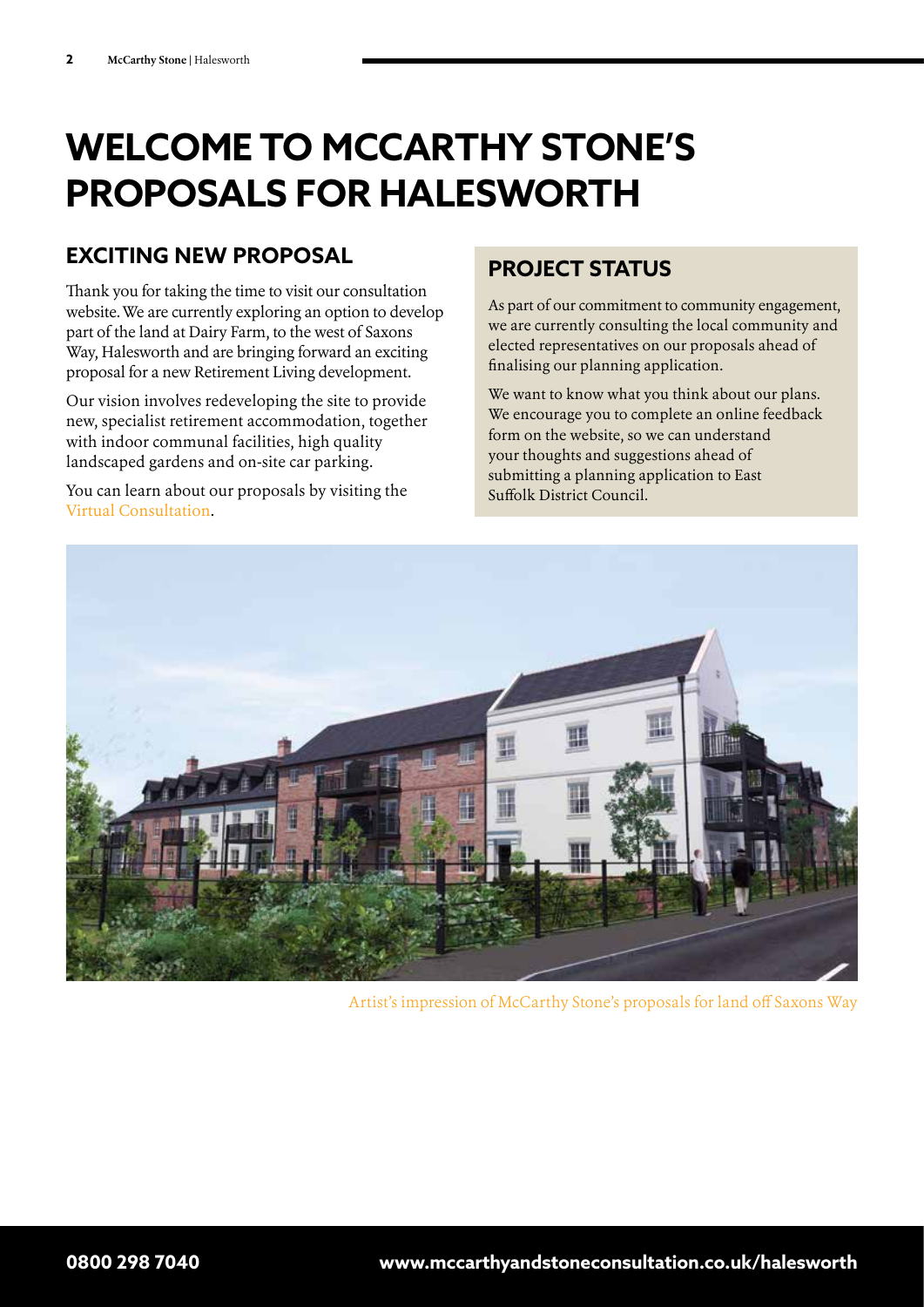## **OUR VISION**

### **THE SITE**

**The proposed development is located on part of the land at Dairy Farm, to the west of Saxons Way, Halesworth. This is an allocated site in the Waveney Local Plan, reference: WLP4.5, allocated for residential development and community use.**

McCarthy Stone is exploring an option to develop the site and believe it is in a suitable and sustainable location to provide much-needed retirement accommodation for people later in life in Halesworth.

Future residents of the proposed development will be within easy access of local amenities, including shops, cafes, and restaurants. The site also benefits from public transport links with bus routes into Southwold and a local train station, allowing easy access to the wider region. The site will link with local pedestrian routes, including Swan Lane, providing connections into the town centre, as well as nearby facilities and amenities.



Proposed site layout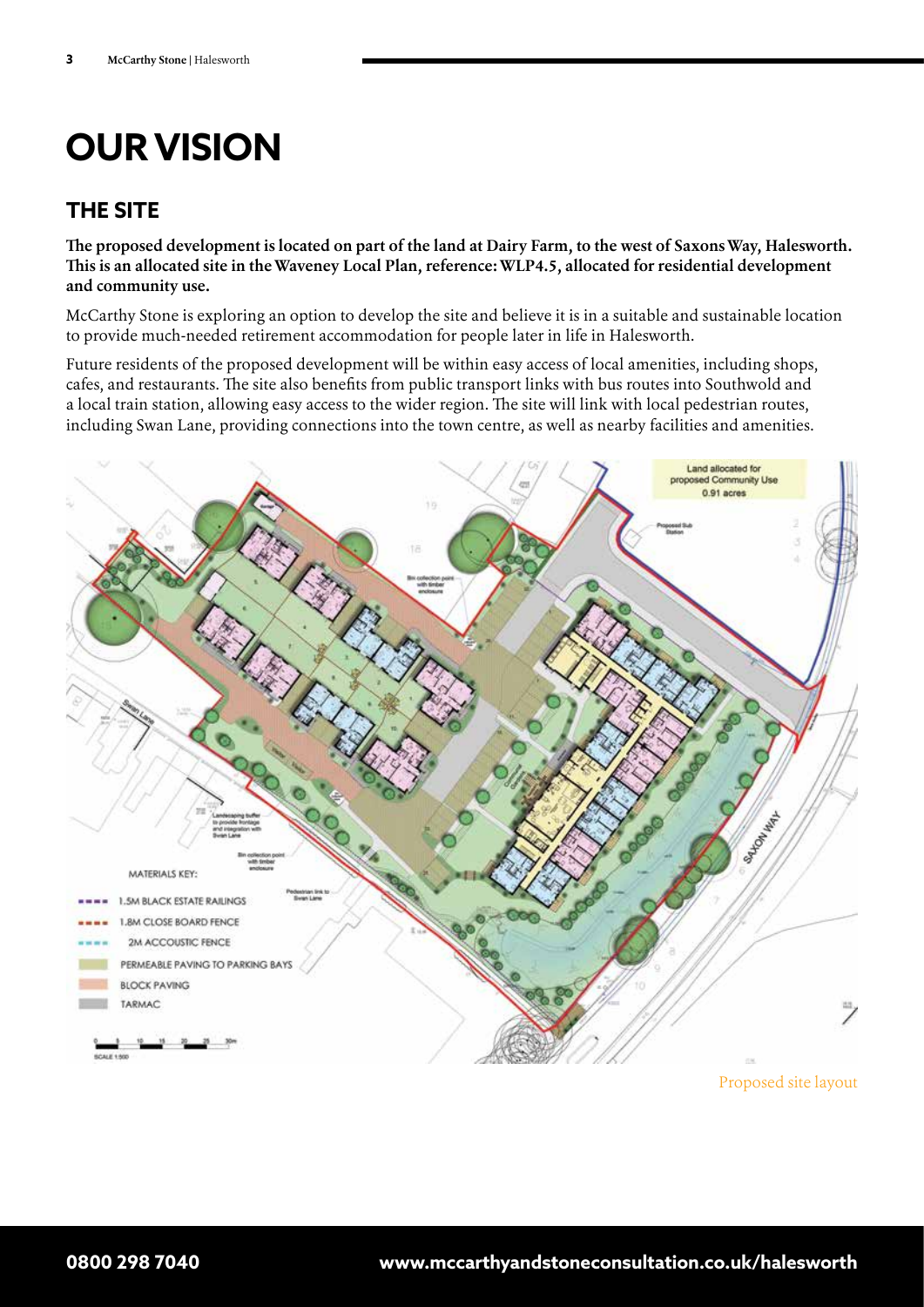## **OUR VISION**

### **OUR PROPOSALS**

**The proposed development will be comprised of 43 one- and two-bedroom Retirement Living apartments and 10 bungalows, all available for the over 60s, and including a residents' lounge, indoor communal facilities, and landscaped gardens. The apartments and bungalows will be available for outright sale, rent and part rent-part buy. The development has been sensitively designed to account for the historic centre of Halesworth, whilst ensuring it is well integrated for ease of access.** 

As part of our proposals for the site, we propose to transfer land at the north of the site to Halesworth Town Council to be allocated for community use.

To learn more about our plans for a new, vibrant retirement community in Halesworth, please visit our Virtual Consultation.



Artist's impression of McCarthy Stone's proposals for land off Saxons Way

### **FEEDBACK**

We want to know what you think about our plans. Once you have visited the Virtual Consultation, we encourage you to complete an online feedback form so we can understand your thoughts and suggestions, ahead of submitting a planning application to East Suffolk District Council.

Alternatively, if you have any questions regarding the proposals, or wish to submit feedback via phone or email, you can contact a member of the project team on **0800 298 7040** or **feedback@mccarthyandstone-consultation.co.uk**.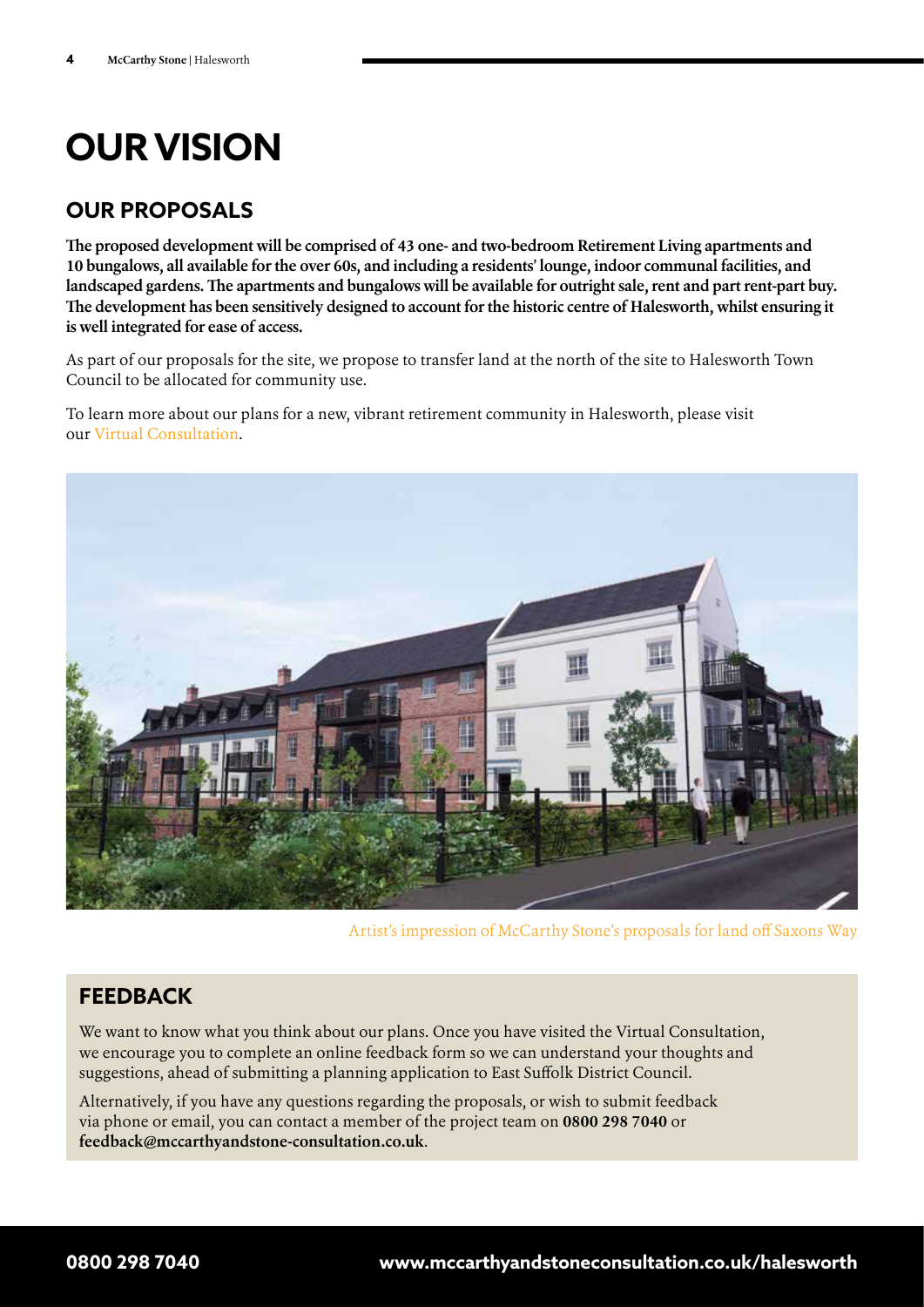## **CONSULTATION**

### **OUR PROPOSALS**

**We are currently exploring an option to develop part of the land at Dairy Farm, to the west of Saxons Way, Halesworth and are in the early stages of working up proposals for the site's redevelopment to provide new, specialist retirement accommodation, together with landscaping, indoor communal facilities and on-site car parking.**

At McCarthy Stone, we always want to give back to the local community. As part of our proposals for the site, we will transfer a parcel of land at the north of the site to Halesworth Town Council to be allocated for community use.

Our plans for a new, vibrant retirement community, providing choice for older people in the local area comprise:

- A high-quality scheme featuring 43 Retirement Living apartments, comprising 26 one-bedroom and 17 twobedroom units, as well as 10 bungalows, comprised of 4 one-bedroom and 6 two-bedroom units. All available for private sale, part-rent, part-buy and rental options
- Communal facilities within the apartment building including a residents' lounge, guest suite, internal refuse store, and mobility scooter storage with charging points
- Transfer of land at the north of the site to Halesworth Town Council, to be used as a community asset
- 24-hour emergency-call service
- Provision of 50 on-site car parking spaces, including disabled spaces
- Low levels of traffic generation and car ownership given the sustainable location of the site
- Ideal location in Halesworth, a short walk from local shops, services and public transport connections
- High-quality, professionally landscaped gardens around the site, improving the site boundaries with new shrub and tree planting as well as the retention of most existing trees on site
- Support for the local economy through increased local spending
- Release of family-sized housing in the area back onto local markets as residents downsize to our apartments and bungalows.

All estate management is provided in-house by McCarthy Stone.

We have carefully considered our design for the site, to breathe life into a currently vacant, but allocated development site. Our proposals present a valuable opportunity to bring forward a specialist retirement community in Halesworth, that provides genuine choice for older people so that they can continue to live locally in a home that meets their needs and aspirations in their later years.



Indicative Street scenes for McCarthy Stone's proposals for land off Saxons Way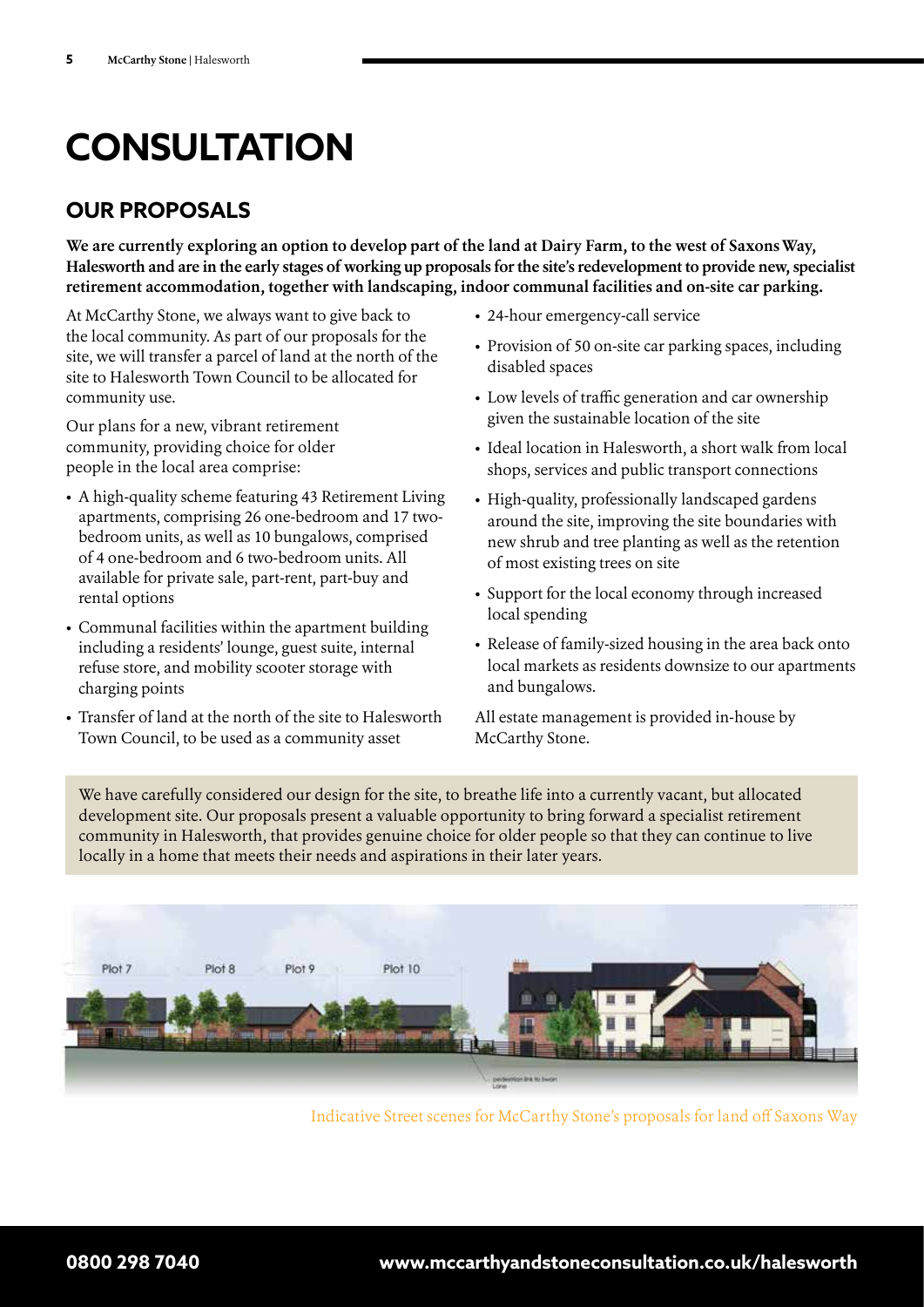#### **OUR DESIGN**

**As with every McCarthy Stone Retirement Living development, a community feel is encouraged with communal spaces and a limited number of apartments and bungalows, so that residents can get to know their neighbours.**

Before we begin designing any proposal, our team of architects spend time researching the architecture and character of the local area to ensure a sensitive design that is in keeping with its surroundings.

Part of the allocated site sits within the Halesworth Conservation Area, therefore it has been critical to us that we propose a scheme with a character fitting of the local area. To ensure this, our proposals for the land at Dairy Farm have gone under an extensive and evolving design process, through consultation with officers at East Suffolk District Council.

 $\frac{1}{2}$ 

The layout of the site will allow space for car parking adjacent to the apartments, as well as exclusive spaces for each of the bungalows. The apartment building will provide a set back frontage onto Saxons Way, with an enhancement of Swan Lane making the pedestrian route safer and more appealing for users.

Our proposals present an exciting opportunity to bring forward high-quality, low maintenance homes in a vibrant and historic town, whilst providing community benefits in the form of community land transferred to Halesworth Town Council.



ELEVATION

ed Facing Brick 2. Grey Clay Roof Tiles<br>3. Cream Render<br>4. Plinth Course 5. Brick Voussoirs 5. Brick Voussoits<br>6. Stone Header<br>7. Stone Cli<br>8. Timber Framed Sa<br>9. Red Ridge Tile<br>10. Corbelled Eaves ed Sash Windows 11. Cast Stone Door Surround

12 Artificieil Chimner

Proposed elevations for McCarthy Stone's proposals for land off Saxons Way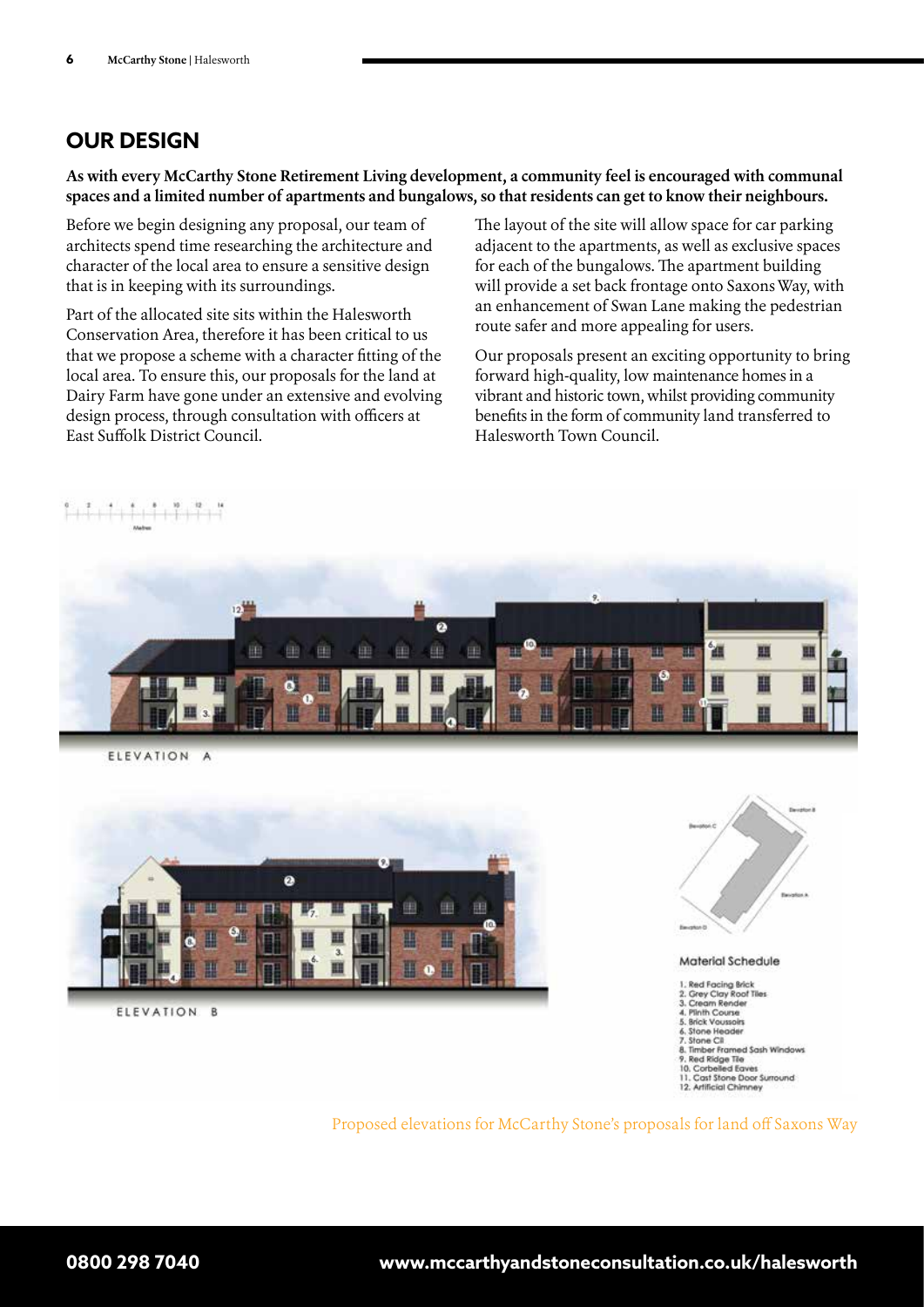

ELEVATION  $\mathbf{C}$ 



```
ELEVATION
D
```


Material Schedule

1. Red Facing Brick<br>2. Grey Clay Roof Tles<br>3. Cream Render<br>4. Plinth Course<br>5. Brick Voussolrs<br>4. Stone Fleader<br>7. Shone Clay<br>6. Throme Clay<br>10. Corbelled Eaves<br>11. Cast Ridge Tle<br>11. Cast Stone Door Surround<br>12. Artificia

Proposed elevations for McCarthy Stone's proposals for land off Saxons Way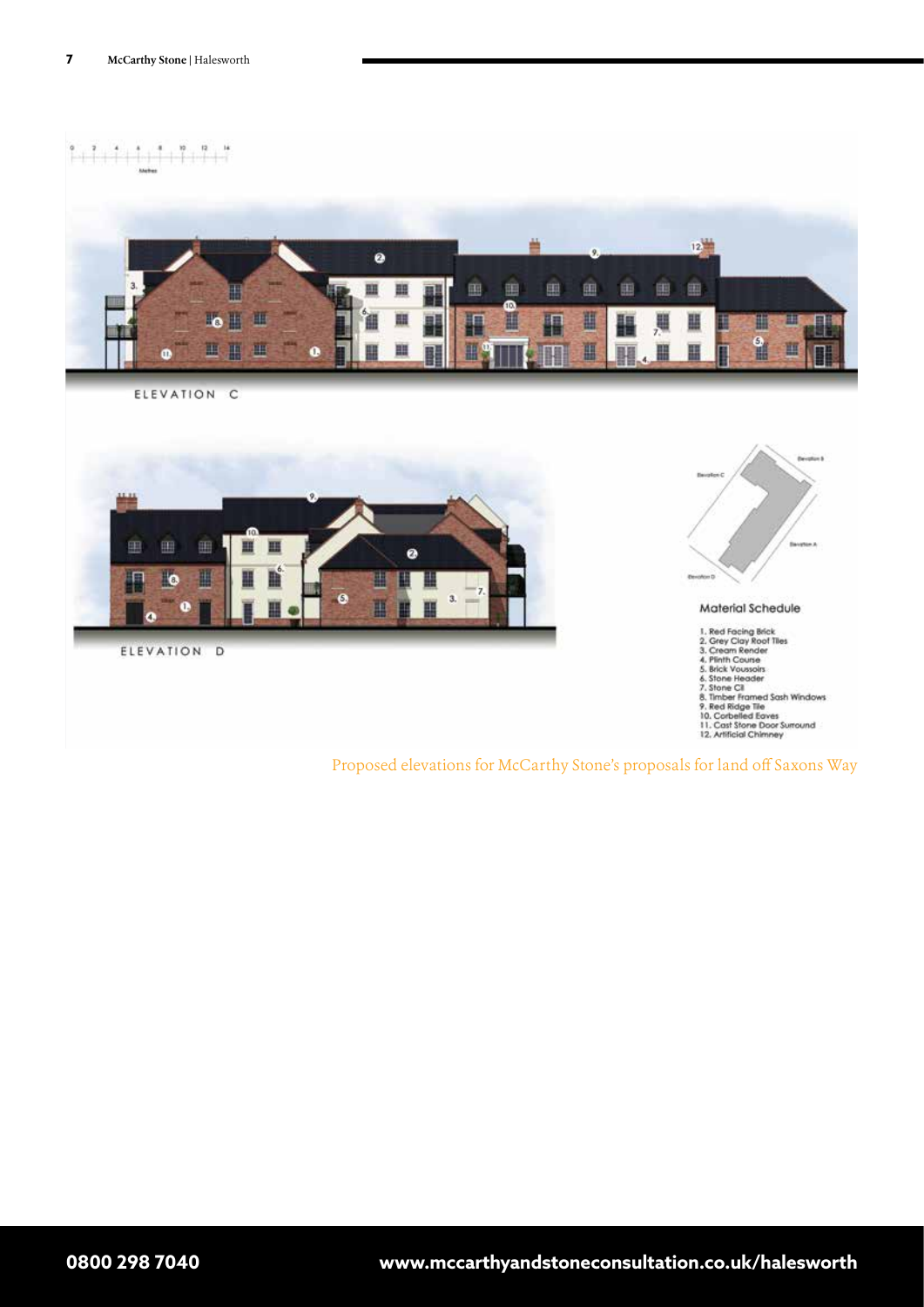### **HIGHWAYS**

**Vehicular access to the site will be provided via an entrance from Saxons Way, ensuring required safety measures are fully consulted upon with the Local Highways Authority.** 

The proposal includes 50 on-site car parking spaces for residents, staff and visitors. The car parking layout has been designed so that new planting and landscaping will mitigate the visual impact of parked vehicles.

The level of parking provision has been discussed with officers at East Suffolk District Council and Suffolk County Council and takes into account the low levels of traffic generation and car ownership associated with this type of development, not to mention its highly sustainable location meaning most residents will not need reliance on a private vehicle.



Proposed site layout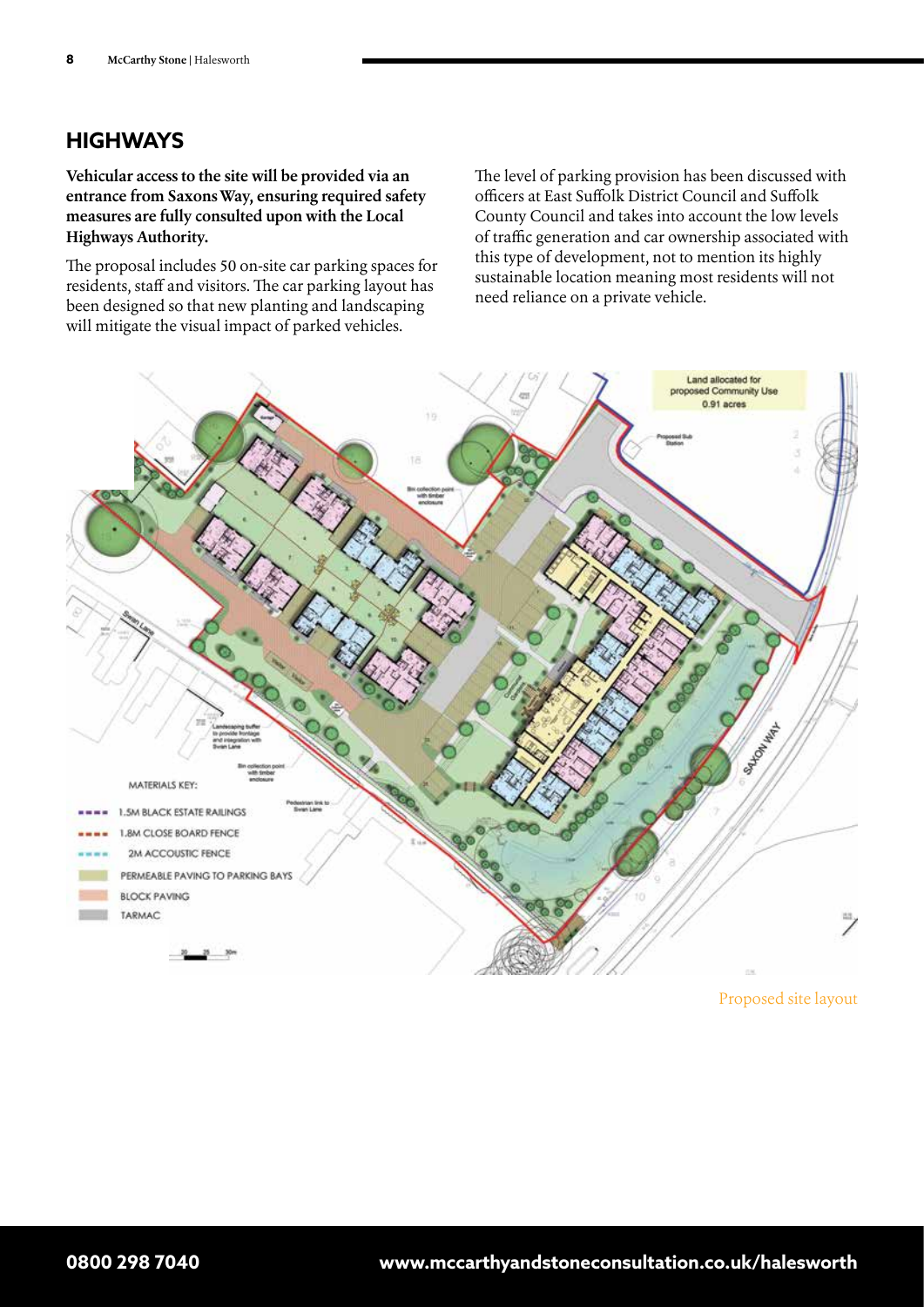### **OUTDOOR SPACES**

**We seek to ensure that all our developments have high-quality communal and private outside space for our residents to enjoy. Particularly during the recent pandemic, this is of paramount importance. Our proposal for Halesworth includes landscaped gardens, as well as outdoor seating and improvements to the site boundaries, through new shrub and tree planting.**

Our developments are designed to blend in with their surroundings. We recognise that high quality gardens and landscaping turn a good development into a great one, and we are pleased that many of our schemes have won awards for their outside space.

Our own management company will maintain the grounds on behalf of our residents to ensure they develop and mature to enhance both the building and the local neighbourhood.



Example of McCarthy Stone's gardens at Eaton Bungalows, Norwich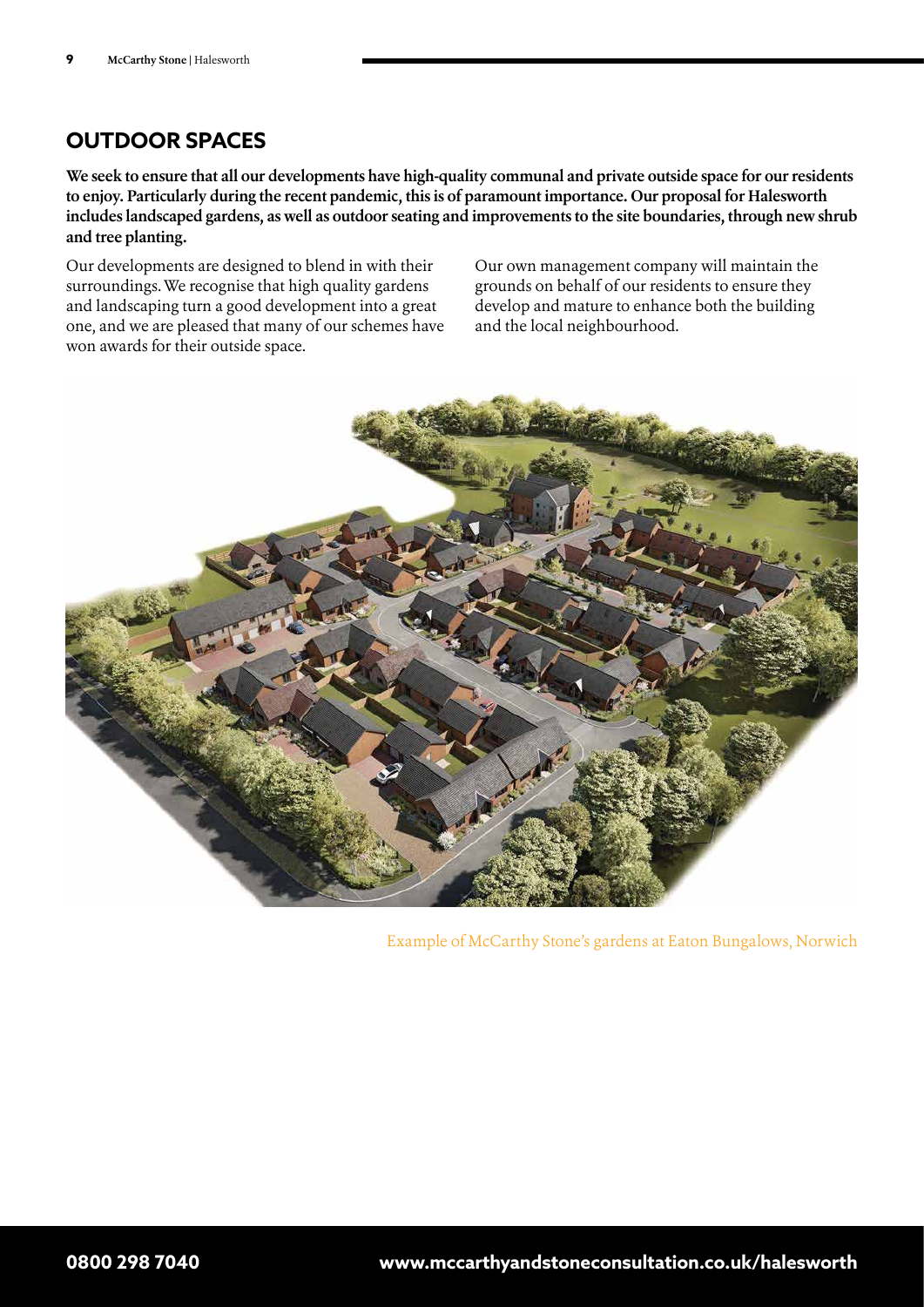### **LOCAL NEEDS AND BENEFITS**

**Waveney has an ageing population, and the Strategic Housing Market Assessment (2017) has identified a significant need for new sheltered and extra care housing and new care homes in the region to address the current and future needs of their residents.**

Developing this residential allocated site with specialist retirement accommodation will help address the local need for specialist housing that meets the needs of local older people.

### **BENEFITS**

McCarthy Stone's specialist retirement housing has a number of benefits to the local high street, as well as wider health and social benefits:



**£1.23m** – Total expenditure in the local economy each year through jobs and local spending



**80%** of our customers use the local shops daily or often



The average 80-year-old feels a decade younger after moving to specialist retirement accommodation



Release of under-occupied family homes back into the local market, which will in turn improve the supply of homes for firsttime buyers



**£125,200** more expenditure on average than a general needs market scheme



**27%** lower infection rates of Covid-19 in McCarthy Stone's developments compared with the general over 65s population



Those in specialist retirement housing are half as likely to be lonely, making them significantly less likely to develop dementia



Sustainable location close to shops and services



The creation of new and permanent jobs as well as further jobs in construction, management and repairs



**£3,500** – average health and social care saving per person per year when someone moves into retirement housing